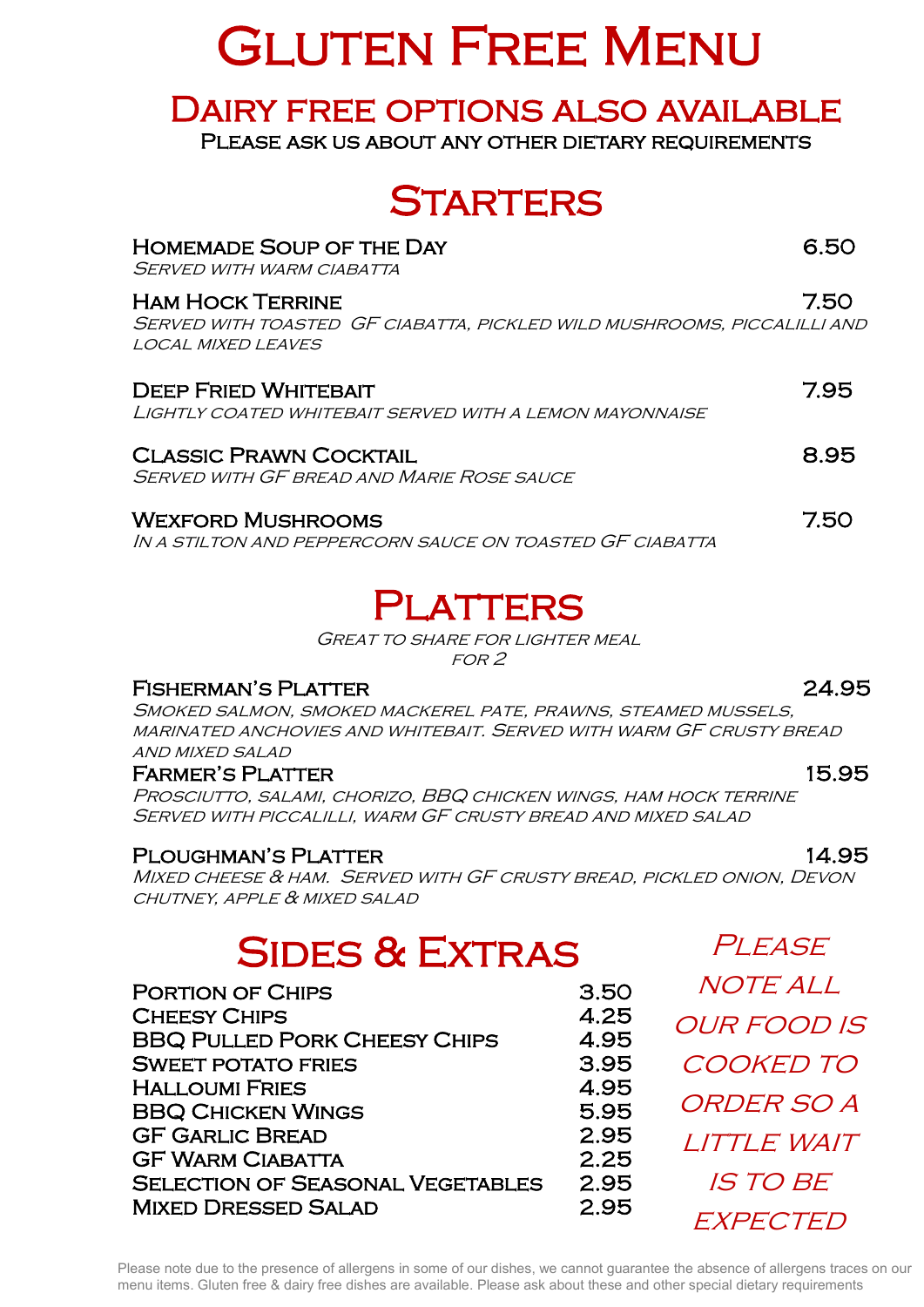### Please note due to the presence of allergens in some of our dishes, we cannot guarantee the absence of allergens traces on our menu items. Gluten free & dairy free dishes are available. Please ask about these and other special dietary requirements

### Pan Seared Fillet of Sea Bream 17.95

### Served with herb crushed potatoes and Mediterranean vegetable medley

### Fisherman's Pie 15.95

Topped with a Cheddar & herb mash served with mixed salad and warm **CIABATTA** 

### 10oz Rump Steak 21.95

Cooked to your liking. Served with grilled tomato, mushrooms, onion rings and chips. Choice of mixed salad or peas Why not add a Creamy Pepper Sauce, Blue Cheese & Port Sauce or Diane Sauce for £2.95 or garlic king prawns for £5

### 10oz Gammon Steak 15.95

Served with Pineapple or Egg, grilled tomato, mushrooms, onion rings and chips. Choice of mixed salad or peas

### PAN-ROASTED RUMP OF LAMB 23.95

Served with fondant potato, balsamic glazed red onion, redcurrant jus and a selection of vegetables

### BAKED DEVON HAM & EGGS 12.95

Local ham cooked on site served with a brace of eggs, bubble n squeak and peas

### Curry of the Day 13.95

Served with basmati rice and naan bread

### Tradition Chicken Caesar Salad 14.95

Breast of chicken with baby gem lettuce, parmesan, marinated anchovies and a Caesar dressing

### The Passage House Burger 14.95

Homemade beef burger with Monterey Jack, bacon, pineapple, BBQ sauce, onion rings, tomato and salad. Served with chips and coleslaw

### Aromatic Garden Burger 13.95

Sliced tomato, mixed leaves and a cool tomato salsa. Served in a toasted bun with sweet potato fries

### Vegan Sweet Potato & Bean Chilli 12.95

SERVED WITH BASMATI RICE

## Mains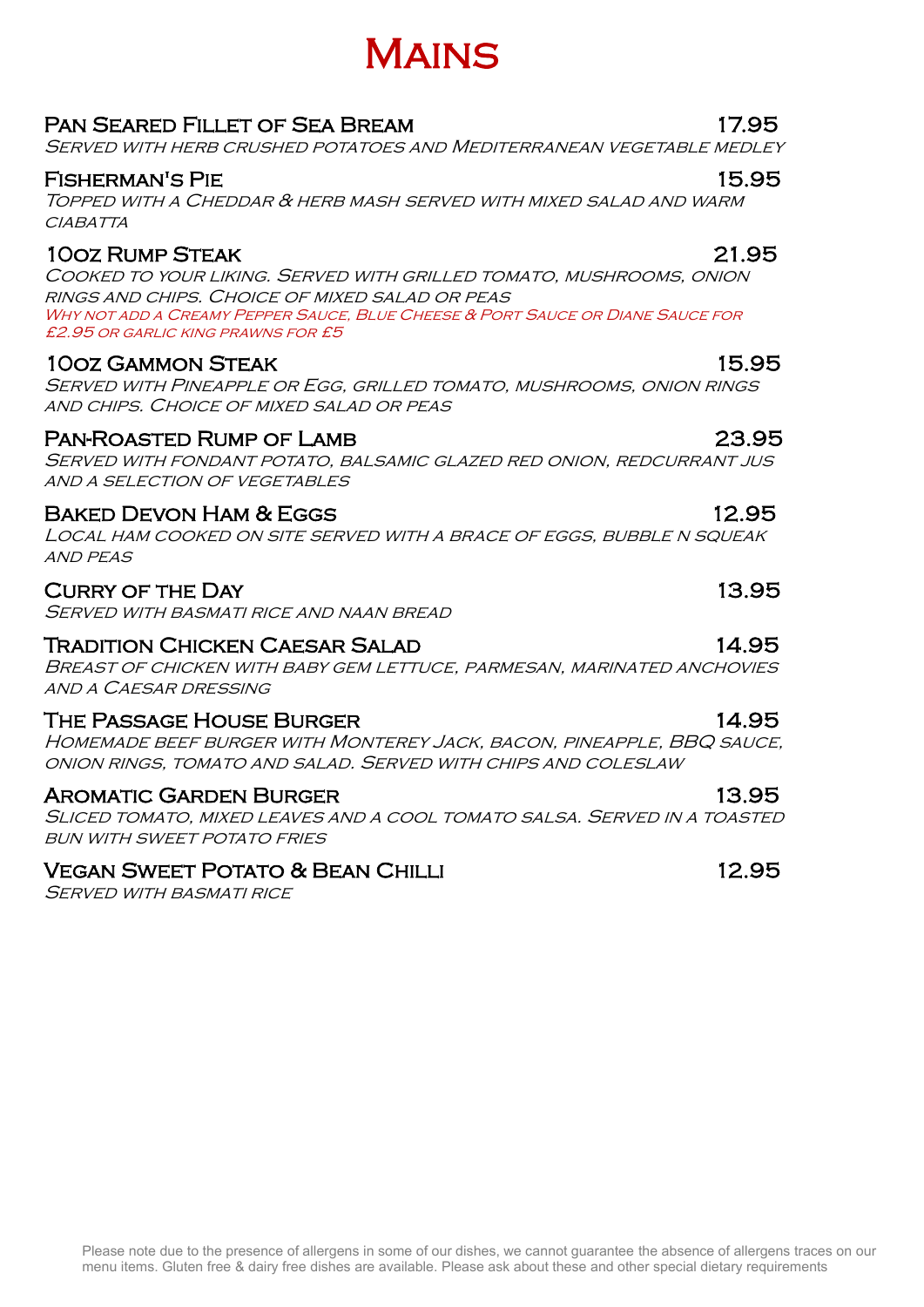## SANDWICHES & JACKET POTATO

Available lunchtimes 12.00 to 2.30

### **SANDWICHES**

| <b>THREE CHEESE &amp; CHUTNEY</b>     | 6.95 |
|---------------------------------------|------|
| <b>CLASSIC BLT</b>                    | 7.95 |
| <b>CORONATION CHICKEN</b>             | 7.75 |
| <b>BBQ PULLED PORK &amp; BABY GEM</b> | 7.95 |
| <b>BAKED DEVON HAM &amp; MUSTARD</b>  | 7.50 |
| <b>ROAST BEEF &amp; HORSERADISH</b>   | 7.95 |
| <b>PRAWN &amp; MARIE ROSE</b>         | 8.95 |
| <b>TUNA MAYONNAISE &amp; CUCUMBER</b> | 7.95 |

Sandwiches are freshly prepared, on a choice of white,

granary or crusty ciabatta bread, served with salad, coleslaw & chips

### **JACKET POTATOES**

| <b>COLESLAW</b>                                               | 6.25 |
|---------------------------------------------------------------|------|
| <b>THREE CHEESE</b>                                           | 6.95 |
| <b>BAKED BEANS</b>                                            | 6.95 |
| <b>CORONATION CHICKEN</b>                                     | 7.75 |
| <b>BBQ PULLED PORK</b>                                        | 7.95 |
| <b>BAKED DEVON HAM &amp; PINEAPPLE</b>                        | 7.50 |
| <b>PRAWN &amp; MARIE ROSE</b>                                 | 8.95 |
| <b>TUNA MAYONNAISE</b>                                        | 7.95 |
| <b>ADD EXTRA TOPPINGS</b>                                     | 1.50 |
| JACKET POTATOES BAKED ON SITE AND SERVED WITH A MIXED DRESSED |      |

salad